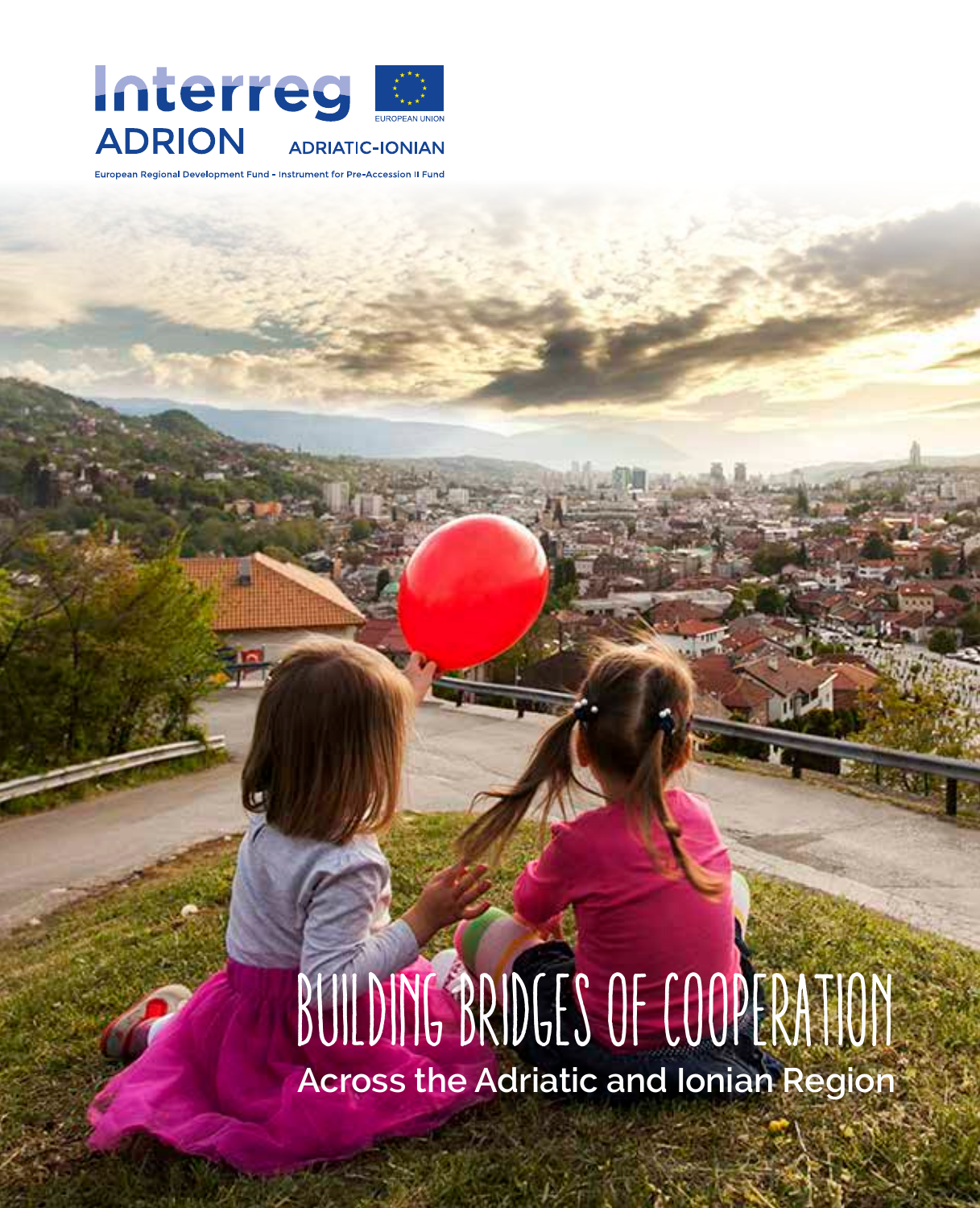# ADRION AT A GLANCE

The Interreg V-B Adriatic-Ionian (ADRION) is a European transnational cooperation Programme which connects actors from the public and private sectors, such as universities, civil society, organisations and SMEs from eight Partner States of the Adriatic and Ionian region. Through its project funding scheme, ADRION acts as policy driver and governance innovator funding projects which contribute to a more sustainable, smart and connected region.

Thanks to the collaboration of four EU and four non-EU countries, ADRION represents a key instrument for supporting cooperation and integration in Europe.

ADRION encourages stakeholders to work in transnational networks aiming at developing strategies and action plans in key areas for the region, such as innovation, environment, transport and mobility.

The Programme includes Albania, Bosnia and Herzegovina, Croatia, Greece, Montenegro, Serbia, Slovenia as well as twelve regions and two provinces of Italy, namely Abruzzo, Basilicata, Calabria, Emilia-Romagna, Friuli-Venezia Giulia, Lombardy, Marche, Molise, Apulia, Veneto, Sicily, Umbria and Autonomous Provinces of Trento and Bolzano.



**COUNTRIES**







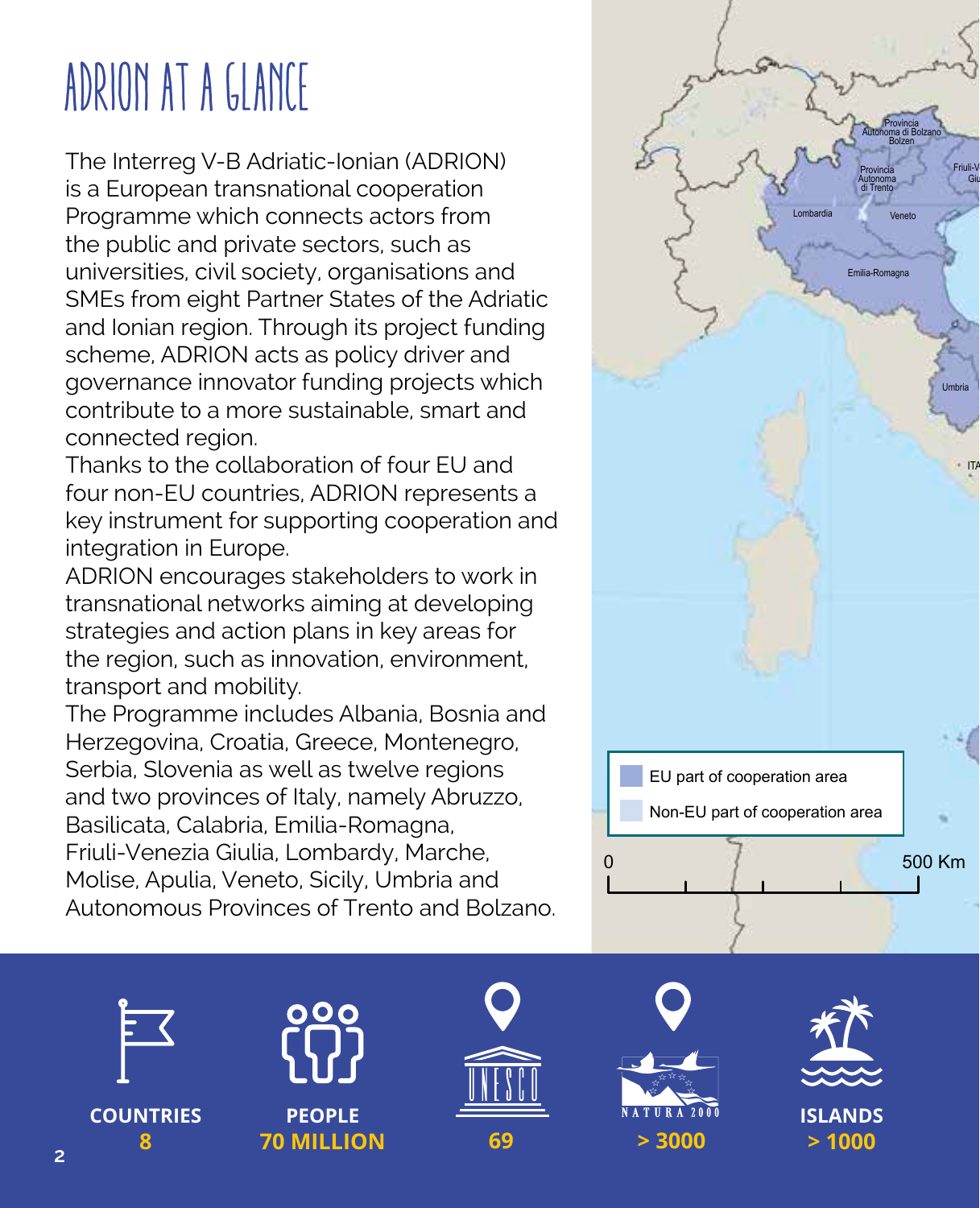





**TOTAL BUDGET 118M €**



**EU CONTRIBUTION 92,6M €**



**PROJECT PARTNERS +500**

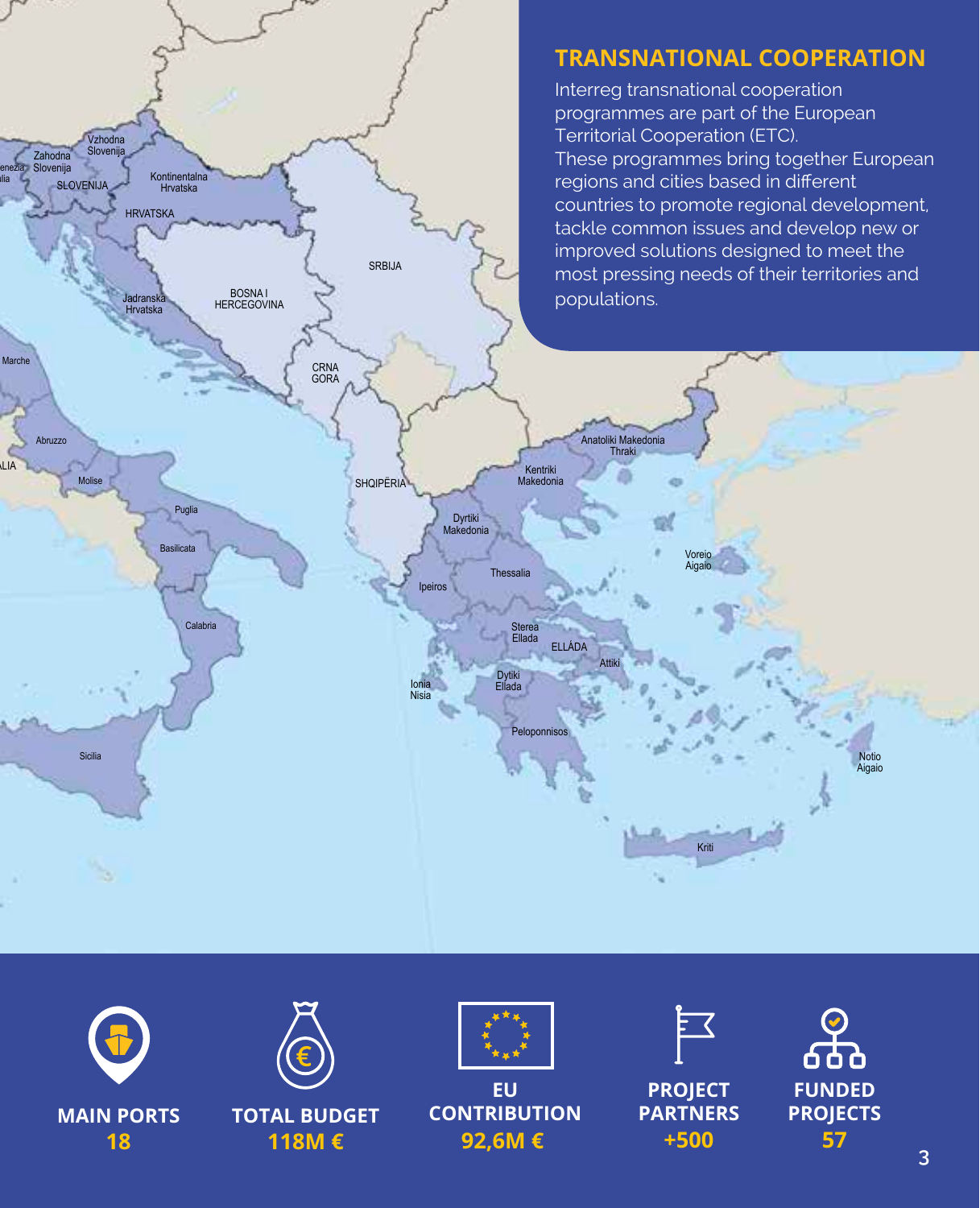# **BOOSTING INNOVATION**

The Adriatic and Ionian region shows different levels of innovation. ADRION aims to increase synergies among universities, public bodies, business centres and enterprises for boosting research and technological development in competitive sectors of the region, such as Blue and Green Growth, energy, transport and tourism.

OIS-AIR project aims to develop an Innovation Hub for the Adriatic and Ionian region which pulls together innovation centres, incubators, researchers and enterprises. The web-based platform will be designed to meet the technology and innovation needs of start-ups, spin-offs and SMEs, increase synergies and knowledge exchange. The project will push innovation by granting 10 vouchers for research-driven transnational innovation projects.

**[www.oisair.adrioninterreg.eu](http://www.oisair.adrioninterreg.eu)**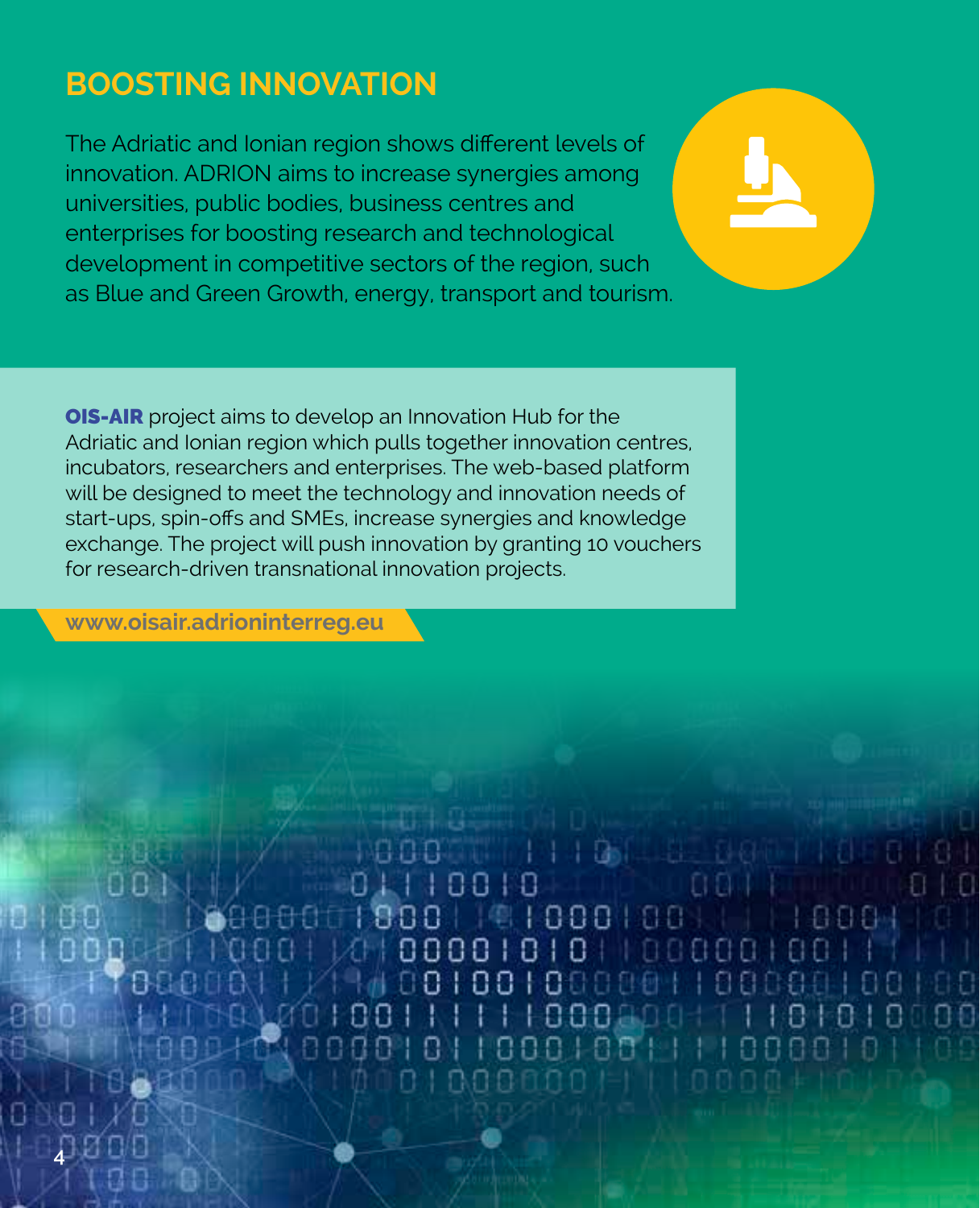The Adriatic and Ionian region has relevant unexploited potential of biomass from agricultural, fisheries and forestry waste and residues. In this frame, **BIOECO-RDI** project will develop a Research Driven Innovation strategy on bio-economy, boosting the integration between *Green Chemistry* and Agrifood cluster. The project will support the creation of a network among regions, academia and enterprises facilitating the transition process towards more innovative and sustainable industrial models.

**[www.bioecordi.adrioninterreg.eu](http://www.bioecordi.adrioninterreg.eu)**

Innovation can be used to meet social needs of citizens and improve the conditions of vulnerable groups. This is the case of BEGIN project, which focuses on the development of competences in the field of environmental protection for less advantaged people. To do that, the project designs innovative models for the creation and management of social start-ups addressed to the inclusion of young job seekers, unemployed women and people with special needs.

**[www.begin.adrioninterreg.eu](http://www.begin.adrioninterreg.eu)**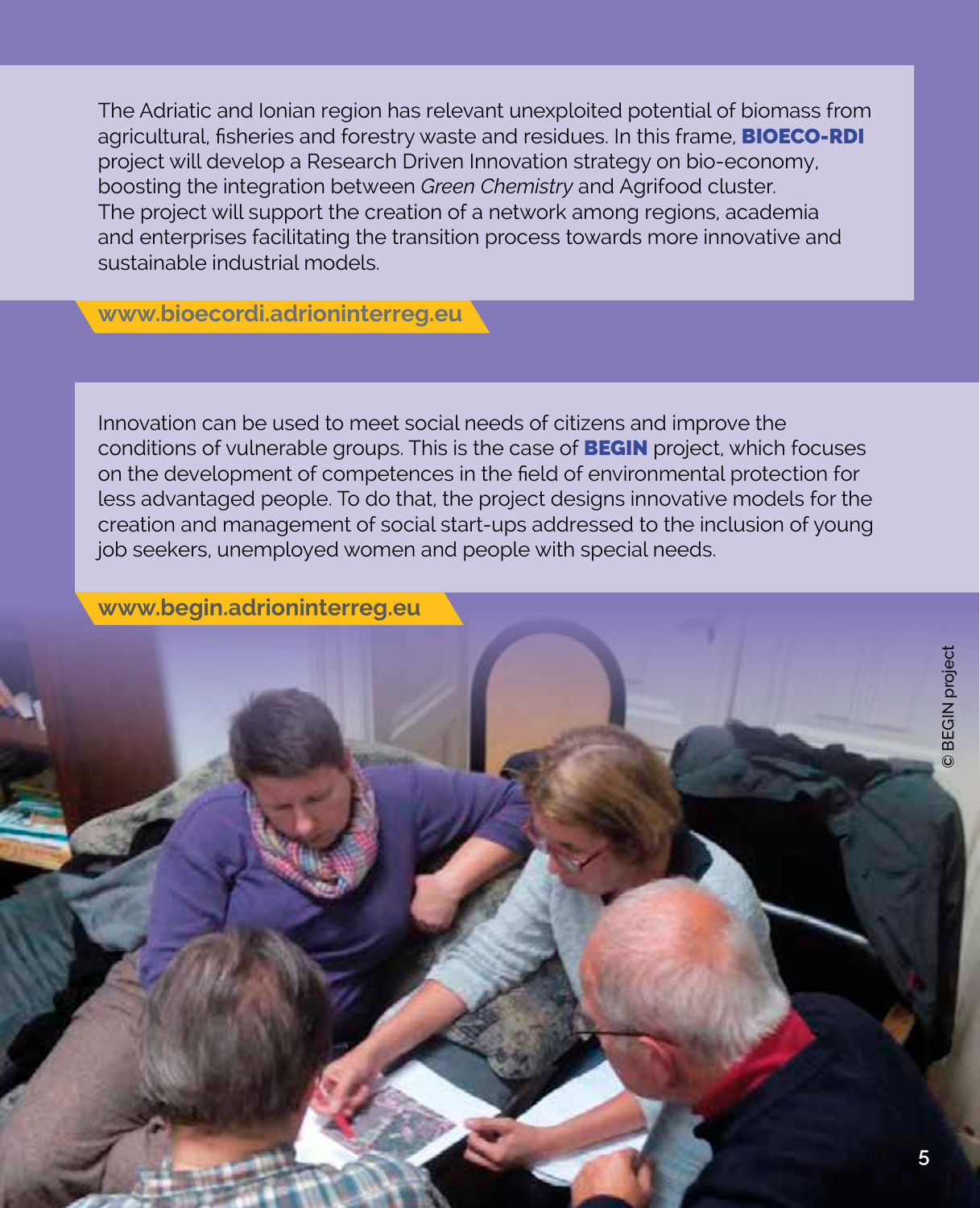## **BLUE INNOVATION: DRIVING THE BLUE ECONOMY FORWARD**

Defined by two seas, the Adriatic and Ionian region has great potential for sustainable growth in the marine and maritime sectors. ADRION grants specific attention to Blue Growth and all the activities having strong links with the sea, related to both traditional sectors (vessels construction, logistics and fishery) and emerging ones (biotechnology, aquaculture, robotics, new materials and green sea mobility).

Given the sector's vulnerabilities to climate change and the strong competition with industrialized fisheries, ARIEL project works to empower small-scale fishers and aquaculture farmers. To achieve this, ARIEL plans to build synergies between SMEs and scientific organisations in order to provide new knowledge and skills to the operators of the sector and increase competitiveness through brokering events. The project will set in place a network of smallscale fishery and aquaculture actors to promote joint initiatives and inform consumers on seafood sustainability. A Joint Research Agenda and a Chart of Innovation Services will be developed to address the future major challenges of the region.

ן<br>לל

## **[www.ariel.adrioninterreg.eu](http://www.ariel.adrioninterreg.eu)**

*If we want more local food production and a competitive European aquaculture sector, fish farmers need to work together with both scientific organisations and business organisations,* **says Basilio Ciaffardoni, an Italian fish farmer who participated in ARIEL brokering event.**

"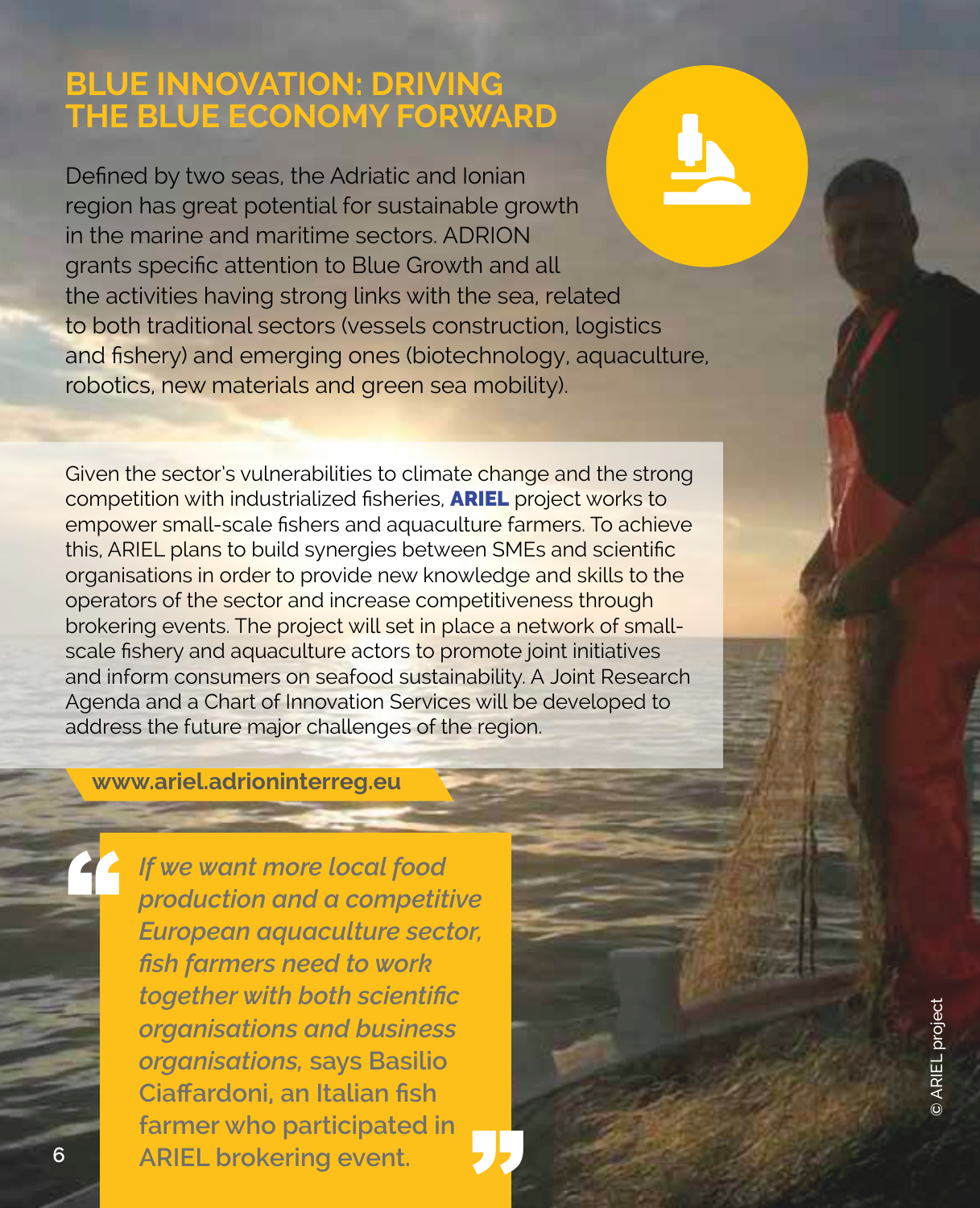**BLUE\_BOOST** project has the ambitious goal of unlocking the potential of maritime clusters along the shores of the Adriatic and Ionian region. The project will launch a transnational innovation voucher scheme aimed at granting 35 small-scale projects targeting the main sectors of the Blue growth. The project will boost new and existing networks in order to explore possible sectoral cross-fertilization, new ideas and alliances among the actors of the Blue Economy.

**[www.blueboost.adrioninterreg.eu](http://www.bluboost.adrioninterreg.eu)**

To foster innovation in the maritime mobility sector, **SHIPMENTT** project supports innovation and technology transfer among SMEs, research institutions and intermediaries working in the area of green sea mobility. The project is designed to increase access to finance, know-how on intellectual property rights as well as business matchmaking opportunities by providing smart coaching and training modules to more than 200 SMEs. A project web-platform will also serve as basis to connect around 50 SMEs with academia institutions for the purpose of improving technology performance.

**[www.shipmentt.adrioninterreg.eu](http://www.shipmentt.adrioninterreg.eu)**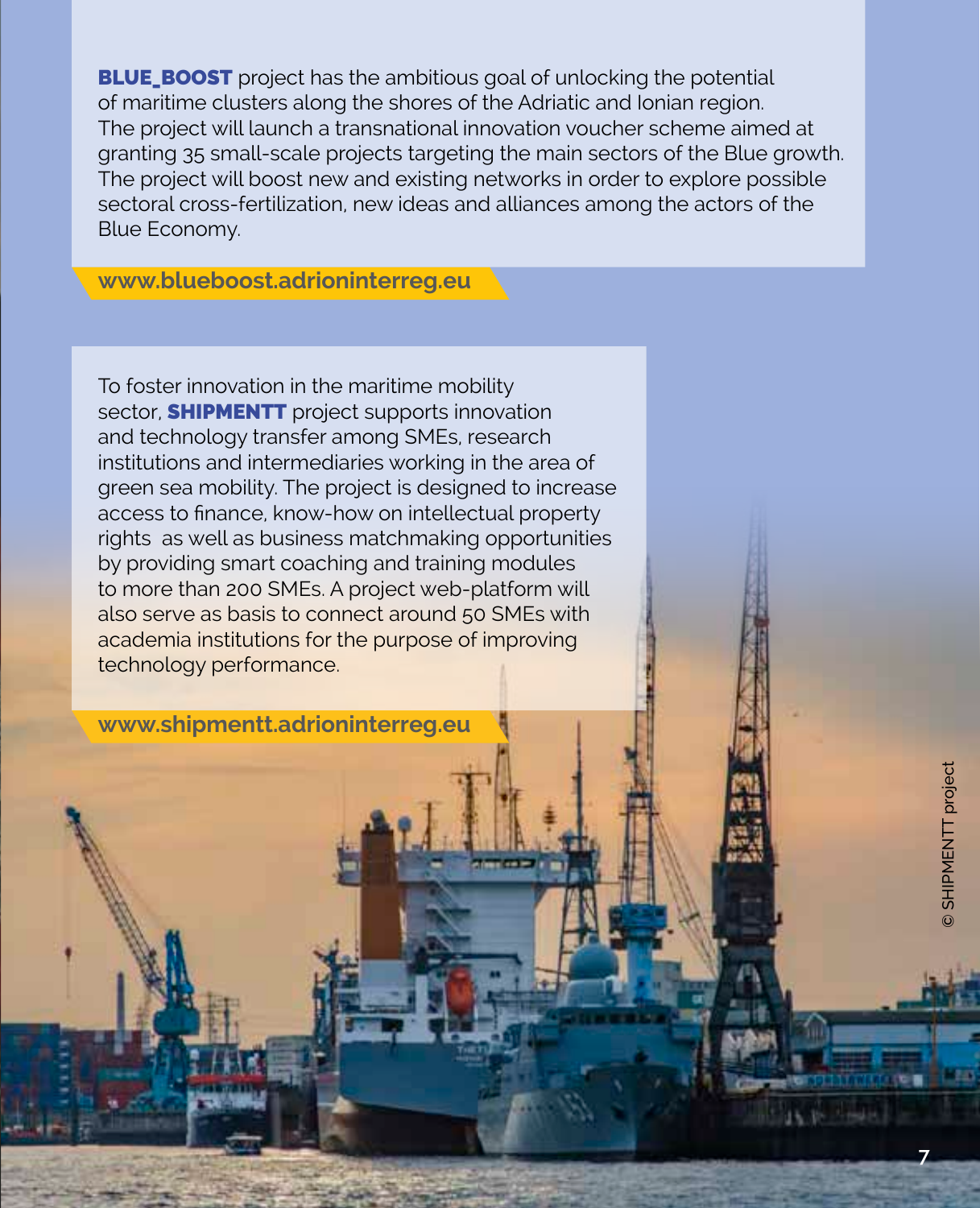**FUTURE 4.0** responds to the current challenges of the manufacturing industry of the shipyard and nautical logistic supply chain by supporting SMEs towards technology 4.0. To do that, the project will design smart learning modules and implement local pilot actions in order to disseminate innovation as well as knowledge management solutions in over 100 enterprises of the Blue economy. A web-platform will provide training measures for the upskilling and re‑skilling of professional profiles in order to enhance employability within the shipbuilding industry.

**[www.future40.adrioninterreg.eu](http://www.future40.adrioninterreg.eu)**

## UNDER THE SAME PRIORITY AXIS

**www.econautinet.adrioninterreg.eu www.fostinno.adrioninterreg.eu www.innovagro.adrioninterreg.eu www.innoxenia.adrioninterreg.eu www.neorion.adrioninterreg.eu www.power.adrioninterreg.eu www.seadrion.adrioninterreg.eu**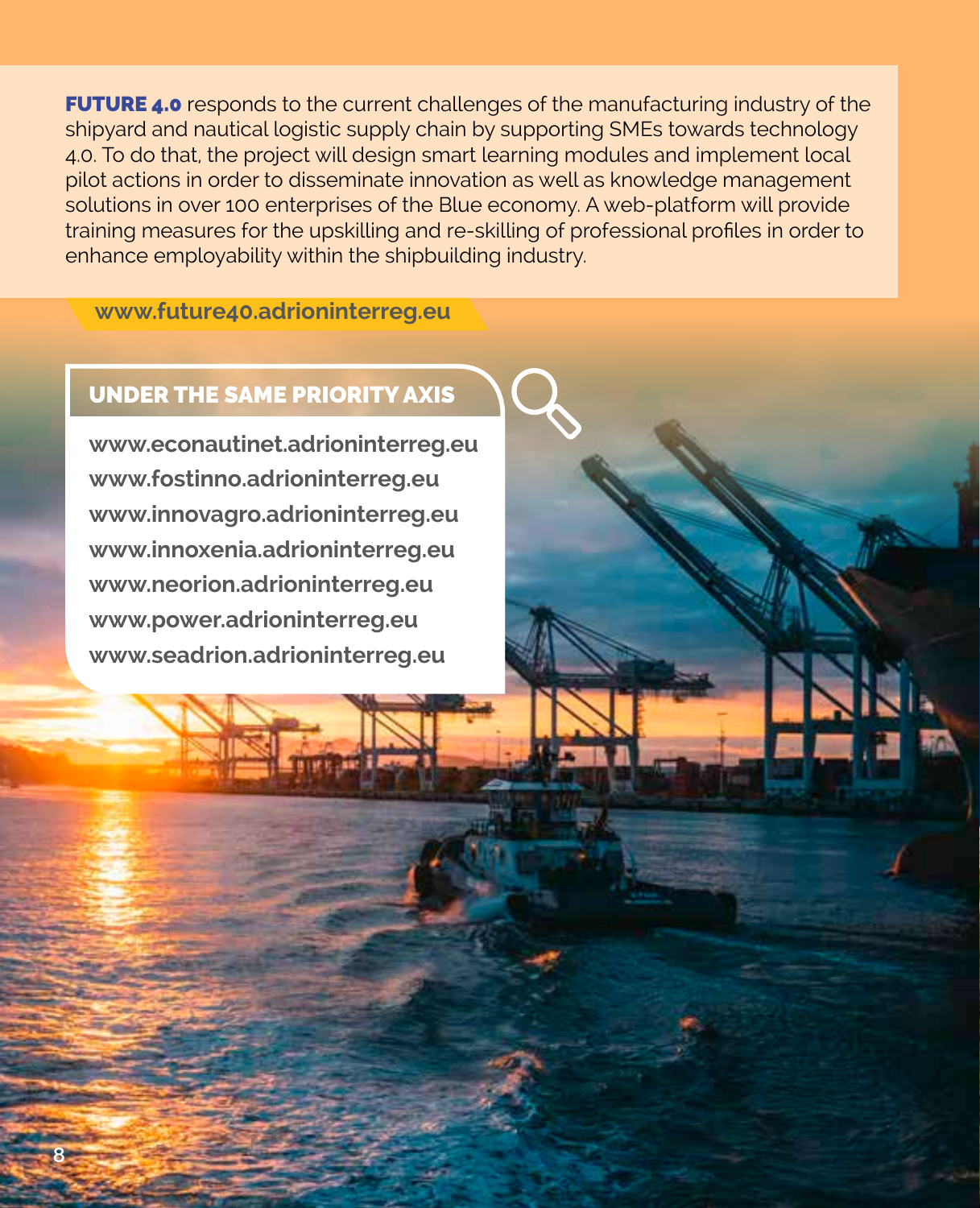# **FOSTERING SUSTAINABLE TOURISM THROUGH THE PRESERVATION OF NATURAL AND CULTURAL HERITAGE**

The Adriatic and Ionian region gave birth to the most significant ancient civilizations which produced an extraordinary richness in terms of cultural and natural heritage. The ADRION Programme fosters the promotion of practices which support sustainable tourism and generate positive impacts on the environment.

**QNeST** project aims to promote and fulfil the economic potential of the common and exceptional features of the cultural and natural heritage of the Adriatic and Ionian area. To preserve and promote cultural heritage, QNeST will launch a common brand for the promotion of quality sustainable tourism and will stimulate the creation of a network of Adriatic-Ionian actors and economic operators, active in or indirectly involved in the tourism sector.

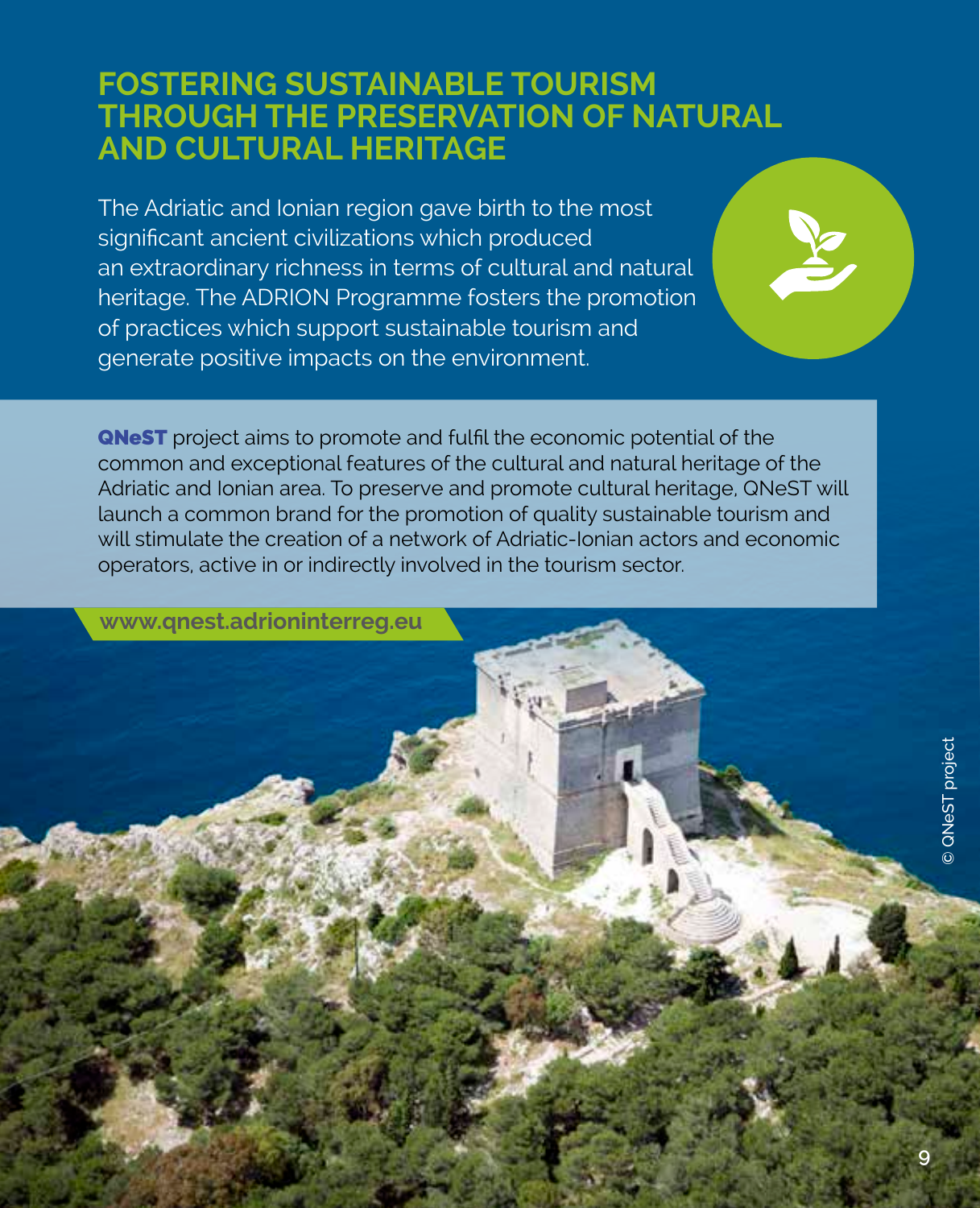Along the Adriatic coast lies a stunning series of hidden caves, ADRIATICAVES project strives to dig up these hidden treasures through ecotourism. The establishment of a network of touristic caves from Italy to Albania will help implement new models for sustainable tourism management. ADRIATICAVES will also promote touristic itineraries through a new international brand for caves promoting sustainable tourism.

**[www.adriaticaves.adrioninterreg.eu](http://www.adriaticaves.adrioninterreg.eu)**

Ancient harbours can become new attractive tourist destinations. This is the aim of APPRODI project which has identified pilot sites in Durres (Albania), Dubrovnik (Croatia), Ortona and the lagoon archaeological park of Torcello (Italy) as ecotourism destinations. A set of activities will also be dedicated to geo-archaeological investigations and excavations. Awareness raising actions and thematic events involving local communities will be implemented inviting commercial operators and key stakeholders to promote and include them in existing touristic circuits.

**[www.approdi.adrioninterreg.eu](http://www.approdi.adrioninterreg.eu)**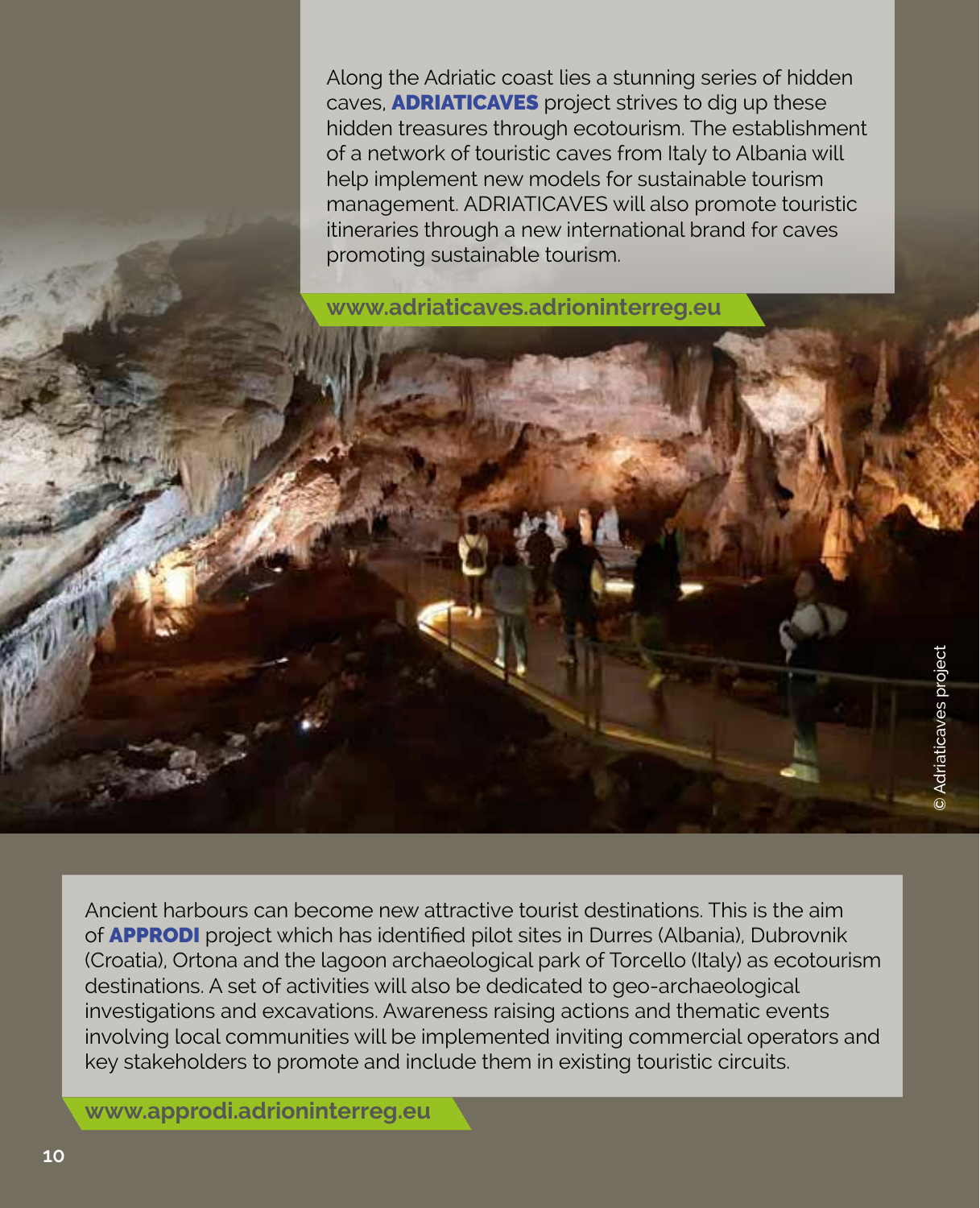# **GO GREEN: COOPERATING FOR KEEPING NATURE CONSERVATION TO THE FOREFRONT**

The Adriatic and Ionian region has an extraordinary environmental ecosystem, extremely delicate, but nevertheless subject to high pressures from agriculture, industries and urbanisation that threat biodiversity and nature conservation.

The ecosystem services in the protected areas need to be monitored and assessed in order to preserve the quality of the ecosystem itself, as well as to ensure a sustainable use of natural resources. **IMPRECO** project works to enhance the preservation of ecosystem services by strengthening biodiversity and nature conservation in 7 NATURA 2000 protected sites. To this end, the project will set up a transnational network of relevant actors as well as a strategy on ecosystem management and conservation, together with a set of innovative governing tools by involving grassroots organisations and schools.

**[www.impreco.adrioninterreg.eu](http://www.impreco.adrioninterreg.eu)**



*The benefits of being part of IMPRECO are the qualitative and long-term impacts in our daily activity related to species classification and monitoring which led to an increased development of skills of our staff***, says Mr Agim Dardha, Director**  of Protected Area Agency<br>
in the Region of Shkoder<br>(Albania). **in the Region of Shkoder**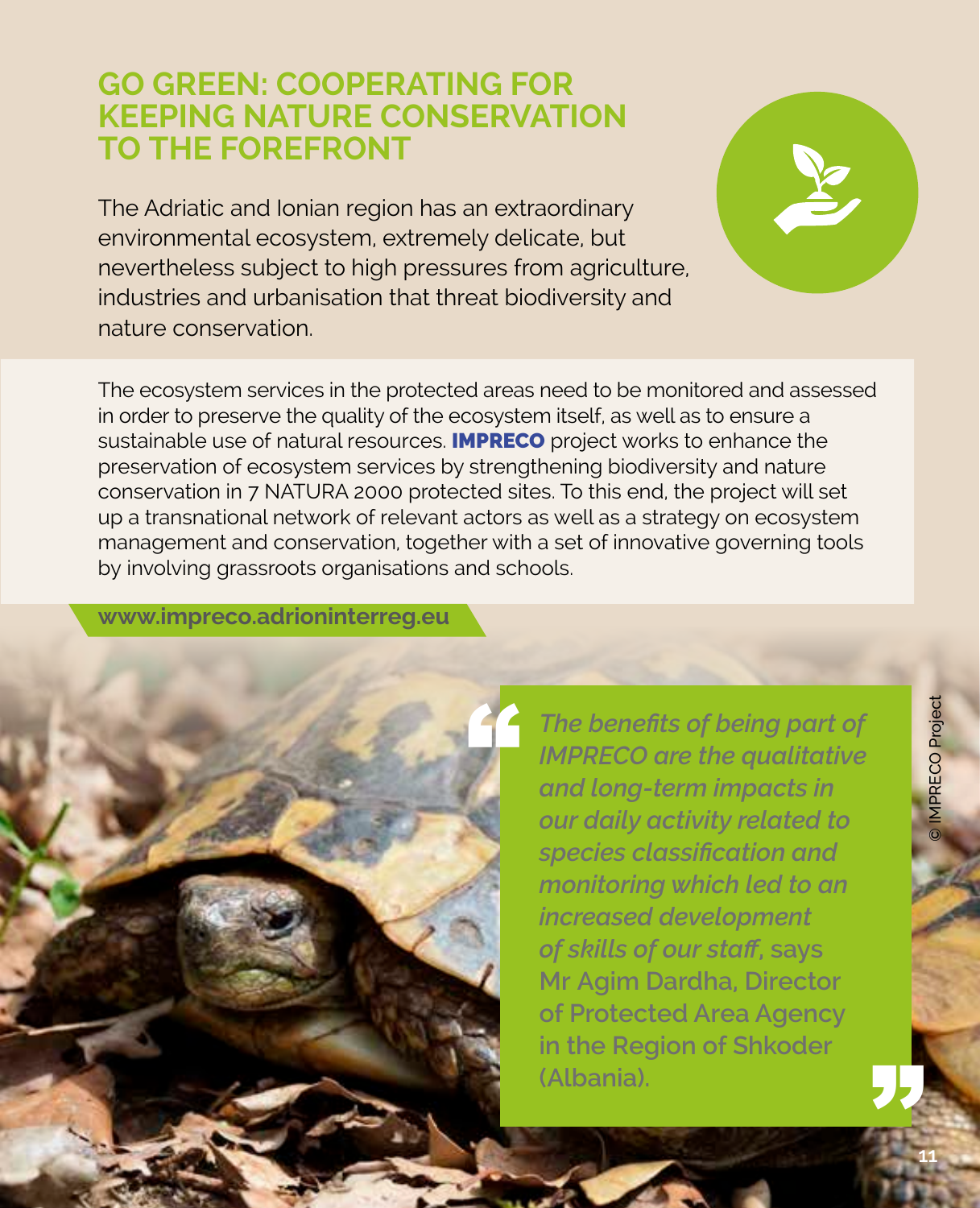Nowadays, our ecosystems are threatened by natural and man-made disasters. Prevention and preparedness are key if we want to reduce the impact of natural hazards. **I-STORMS** looks at improving civil protection procedures as well as the efficiency of the early warning systems in case of extreme sea storms events. The project will be strengthening the cooperation among agencies in charge of disaster risk reduction and supporting the creation of a sea storm atlas, as a tool for coastal disasters mapping.

The overall increase in maritime transport, coastal urbanization and the foreseen increase in offshore oil and gas extraction pose serious risks of pollution in several coastal countries in the Adriatic and Ionian region. HARMONIA sets up a transnational network of institutions adopting a joint data management system for contaminants in the marine environment. This process will improve monitoring harmonization and the assessment related to the risk of contaminant dispersion from different pollution sources.

**[www.harmonia.adrioninterreg.eu](http://www.harmonia.adrioninterreg.eu)**

**[www.istorms.adrioninterreg.eu](http://www.istorms.adrioninterreg.eu)**

## UNDER THE SAM

**www.adrion5senses.adrioninterreg.eu www.portodimare.adrioninterreg.eu www.smartheritage.adrioninterreg.eu www.tourest.adrioninterreg.eu**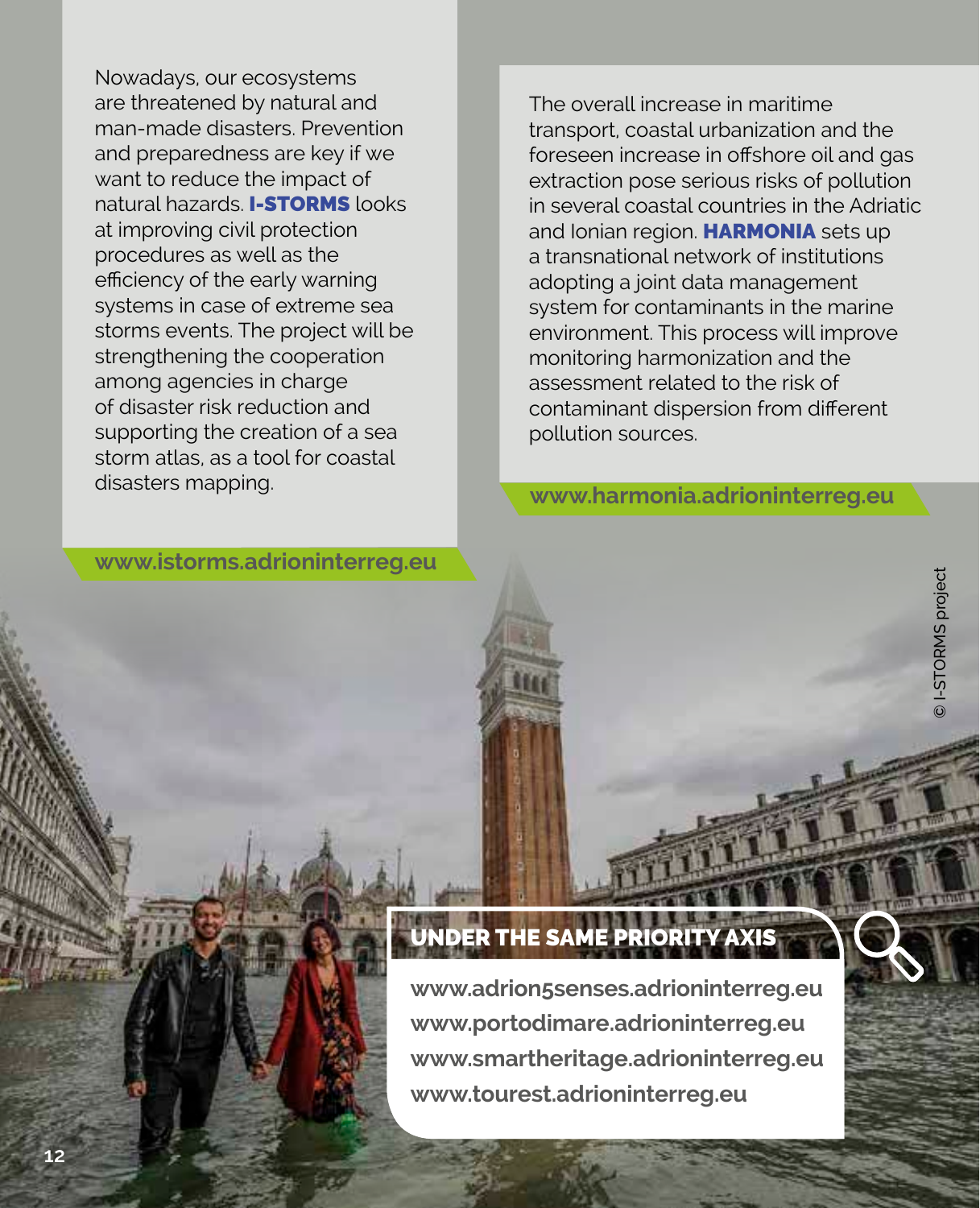# **JOINTLY TACKLING CHALLENGES TO IMPROVE MOBILITY ACROSS THE REGION**

The Adriatic and Ionian region transport systems suffers from lack of integration between transport modes: ports are not linked with airports and railways, and railways are poorly integrated with inland waterways. Fragmentation limits the development potential of transport. The ADRION Programme contributes to enhance the use of environment-friendly and low-carbon transport systems and the capacity for integrated transport and mobility services.

ADRIPASS project aims to analyse physical and non-physical bottlenecks on the Trans European Transport Networks (TEN-T) corridor sections of the Adriatic and Ionian region, with a specific focus on those recently extended to the Western Balkans and tests specific Information and Communication Technology (ICT) solutions for streamlining freight transport in ADRION ports.

**[www.adripass.adrioninterreg.eu](http://www.adripass.adrioninterreg.eu)**

SUPAIR project will establish a network of ADRION low-carbon ports committed to exchange on good practices regarding soft and hard environment-friendly solutions for a greener, safer and more efficient transport system. A common step by step transnational methodology will serve as basis to develop 7 action plans for sustainable and low-carbon ports, covering a broad range of fields (clean shipping, green upgrading of port machinery, installation of emission control systems, truck flow management).

**[www.supair.adrioninterreg.eu](http://www.supair.adrioninterreg.eu)**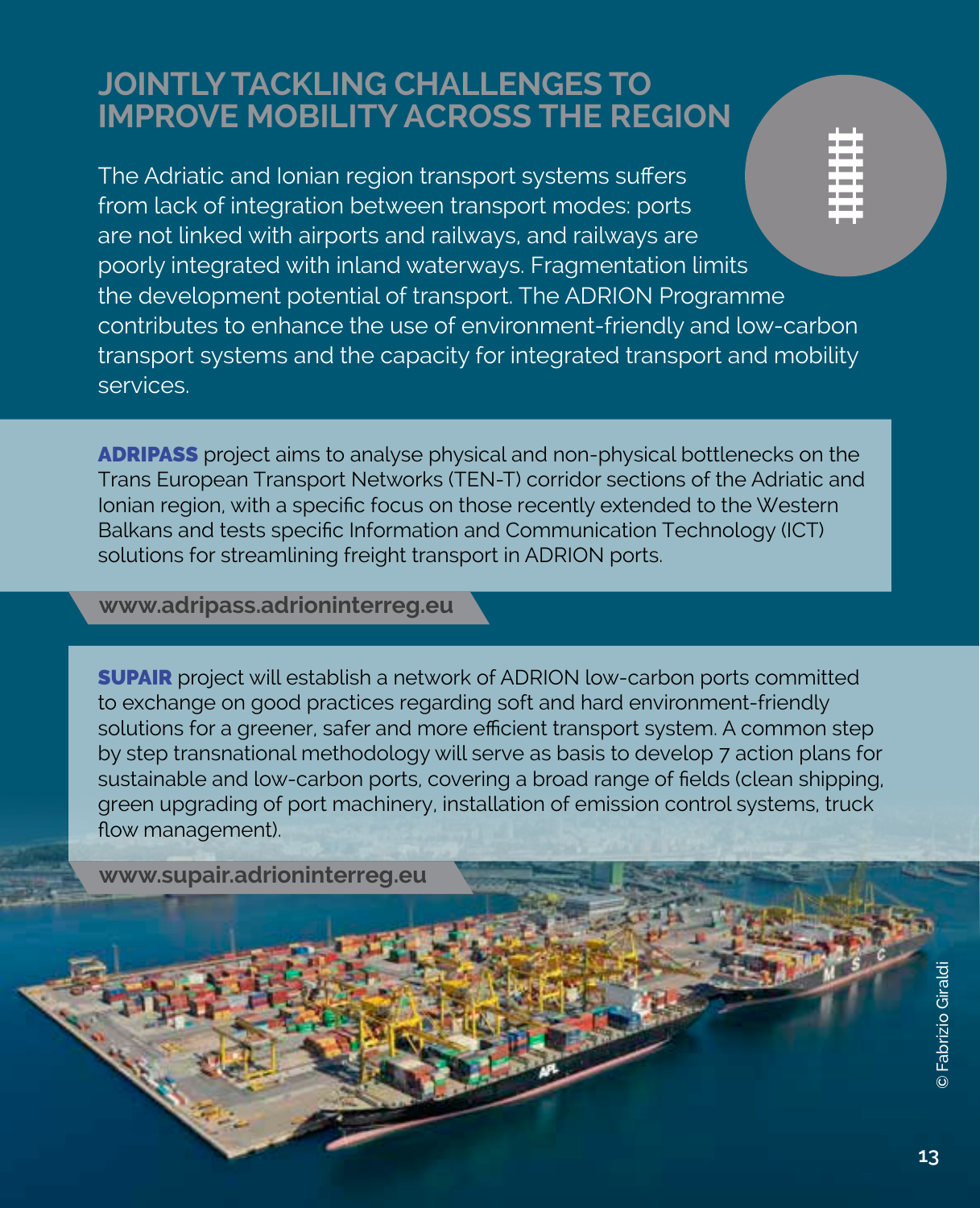Ports can help to cut shipping CO2 by using Liquefied Natural Gas (LNG). In this frame. **SUPER LNG** project contributes to the implementation of sustainable transport and mobility solutions by supporting safe use of LNG, as a low carbon clean fuel. SUPER LNG helps increase the level of safety and environmental sustainability of maritime transportation in the Adriatic and Ionian seas.

### **[www.superlng.adrioninterreg.eu](http://www.superlng.adrioninterreg.eu)**

**SMILE** project is focused on first and last mile of mobility in some urban areas of the Adrion and Ionian Region, including coastal, inland and bordering cities of different size. Mobility models and multimodal solutions will be sought through the realisation of mobility scenarios and the development of a transnational Sustainable Urban Mobility Plan (SUMP) mirroring local specific situations. Citizens, commuters, tourists, freight and bus tourism operators will test IT-Information Technology solutions (APPs/Platforms) aimed at reducing traffic congestion, promote intermodal solutions and improve traffic flows.

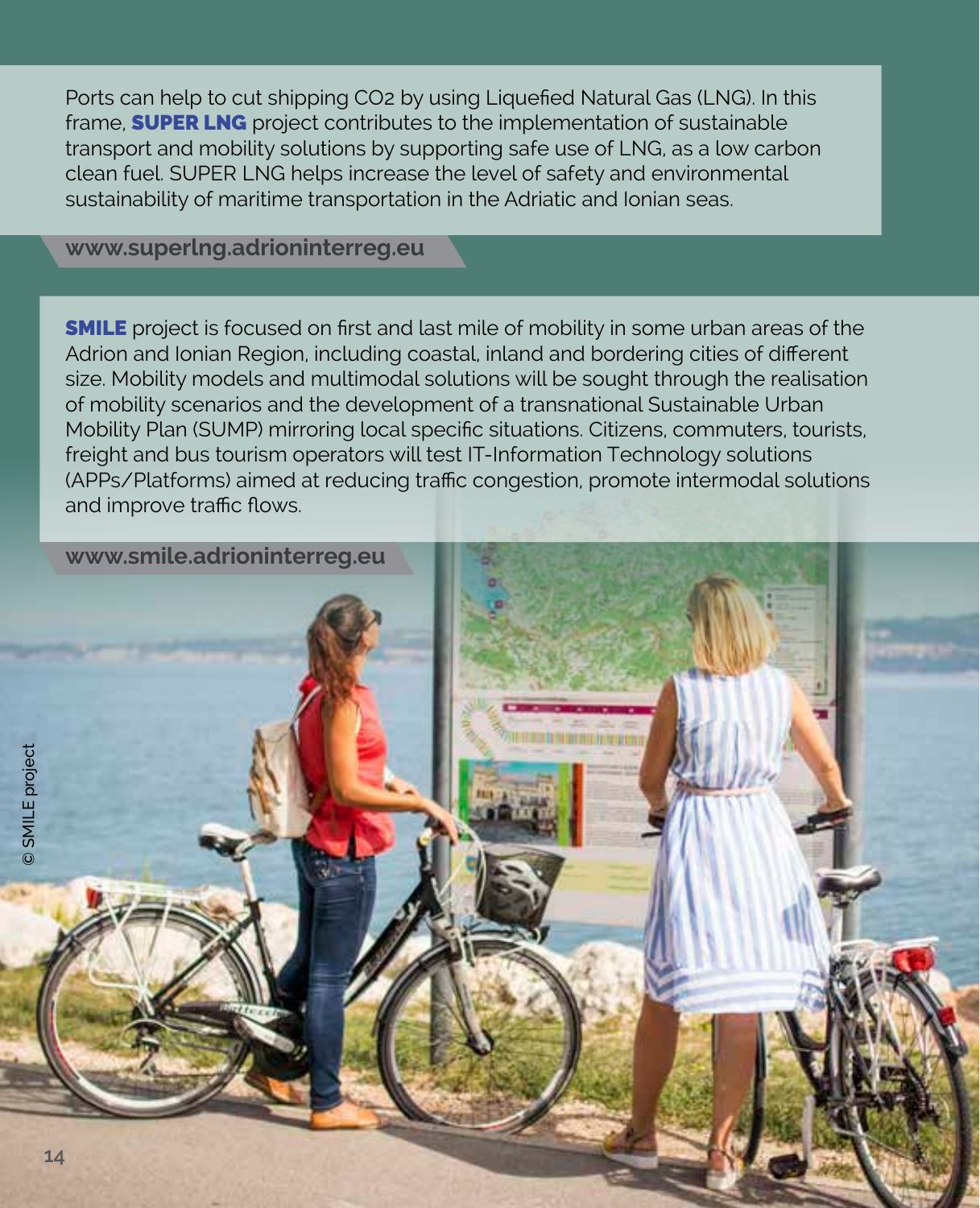The **EnerMOB** project aims to plan, test and promote common standards for electric transport systems at interurban and transnational level, by implementing pilot networks of Electric Vehicles Supply Equipment (EVSE) also co-powered by renewable energy sources.

**[www.enermob.adrioninterreg.eu](http://www.enermob.adrioninterreg.eu)**

# UNDER THE SAME PRIORITY AXIS

**www.interconnect.adrioninterreg.eu www.interpass.adrioninterreg.eu www.isten.adrioninterreg.eu www.multiappro.adrioninterreg.eu www.newbrain.adrioninterreg.eu**



The ADRION Programme funds the **EUSAIR Facility Point, strategic** project conceived as an instrument to promote and facilitate the implementation of the EU Strategy for the Adriatic and Ionian Region (EUSAIR). EUSAIR Facility Point aims to ease the coordination and implementation of EUSAIR by enhancing the institutional capacity of public administrations and relevant public bodies.



**[www.eusairfacilitypoint.adrioninterreg.eu](http://www.eusairfacilitypoint.adrioninterreg.eu)**